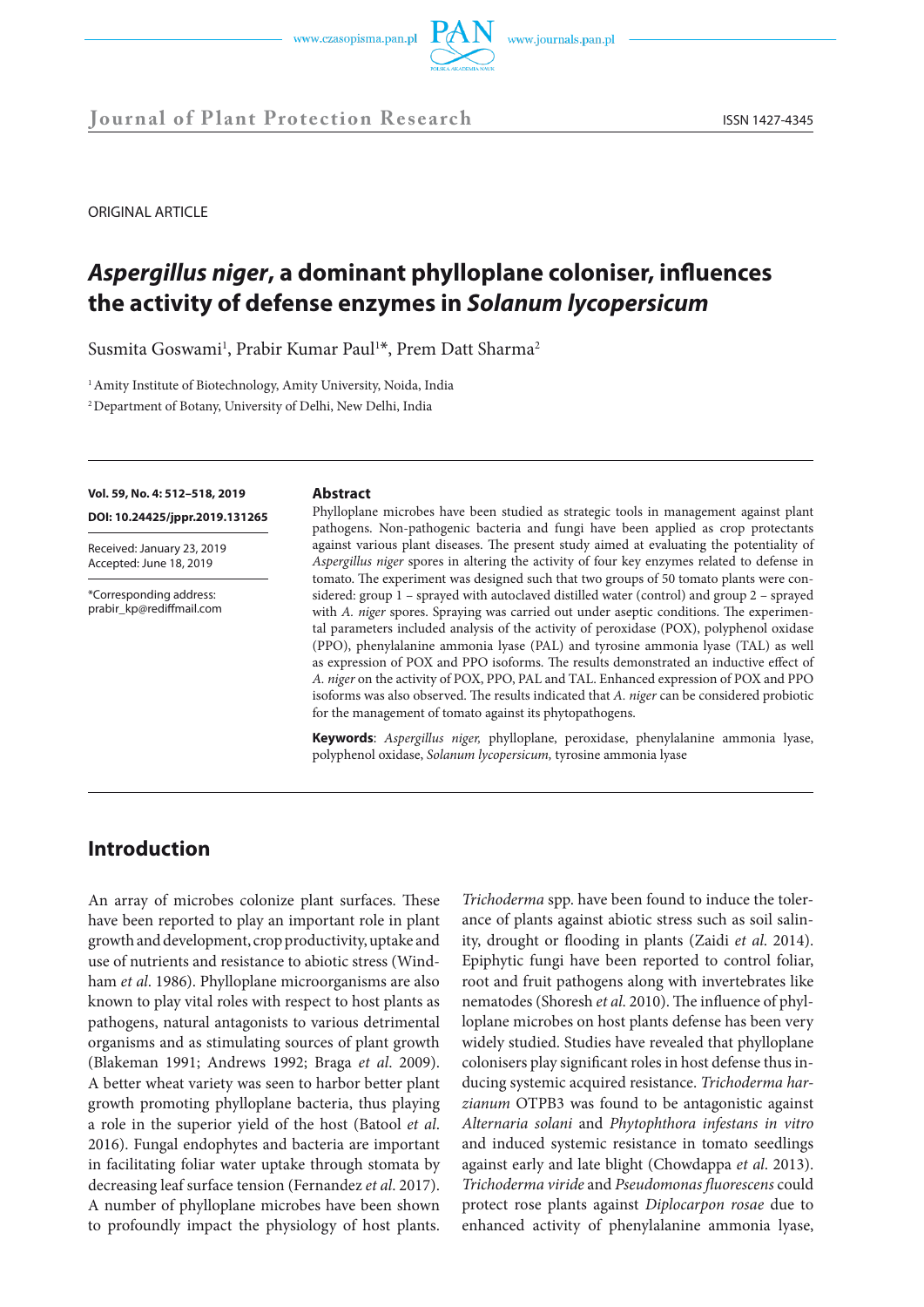PA

peroxidase and polyphenol oxidase (Karthikeyan *et al*. 2007).

A large number of phylloplane microbes have been isolated from the leaf surface of tomato. However, the influence of these microbes on defense physiology of the host is not well elucidated. In the present study *Aspergillus niger* was chosen because it is a major coloniser of tomato leaves (Saleem and Paul 2016) and is not known to be pathogenic to *Solanum lycopersicum*. Tomato was selected because its cultivation occupies maximum acreage globally (Stewart and Shepherd 2013). This crop is infested by a number of microbial pathogens. Hence it would be important to understand if non-pathogenic natural phylloplane colonisers could be used to enhance host resistance. Defense enzymes were studied since defense is very important and is greatly influenced by microbe-plant association. The study focused on the possible impact of *A. niger* on the induction of defense enzymes and their isoenzymes in tomato. Studies on the interaction of non-pathogenic phylloplane microbes with their hosts and its effect on defense physiology is not well understood but it can be important in order to exploit such colonisers as enhanced, natural biocontrol agents.

## **Materials and Methods**

## **Host plant**

Surface sterilized and aseptically dried tomato seeds (variety: Pusa Ruby) were sown in plastic trays  $(35 \text{ cm} \times 25 \text{ cm} \times 6 \text{ cm}; L \times W \times H)$  containing sterile soil rite. Plants were grown at  $25 \pm 1$ °C and at 70% relative humidity with a 12-hour (L/D) photoperiod under aseptic conditions. Trays were watered daily with sterilized distilled water and once a week with sterile Hoagland's solution.

## **Phylloplane microfungus**

Phylloplane microfungus *A. niger*, used for the study, was isolated from field grown tomato plants, identified morphologically, cultured and maintained on PDA slants.

## **Isolation and identification of phylloplane microfungus**

*Aspergillus niger* was isolated from abaxial and adaxial leaf surfaces of field grown tomato plants by the leaf impression method. The identification of isolated fungus was based on morphological and microscopical features and pure culture maintained on PDA slants. The identification of the fungus was confirmed by a mycologist at the Department of Botany, University of Delhi, Delhi, India. Subsequently, the fungus was

identified by molecular methods. The NCBI accession number was MK590413.

## **Preparation of fungal inoculum**

Fungal inoculum was prepared by diluting spores in 0.85% saline containing 0.02 µl Tween 20. The spore suspension was adjusted to  $10^6$  spores  $\cdot$  ml<sup>-1</sup>.

## **Treatment and sampling of plants**

8-week-old seedlings were considered for the experiment and were divided into two groups of 25 plants each:

- Group 1 − sprayed with autoclaved distilled water (control);
- Group 2 − inoculated with *A. niger* spore suspension.

Inoculum was sprayed uniformly using a sterile atomizer. Leaves were sampled at 0, 15, 30, 45, 60 min and 2, 3, 4, 5 and 24 h post inoculation for estimating the activities of cytoplasmic peroxidase (POX), polyphenol oxidase (PPO), phenylalanine ammonia lyase (PAL) and tyrosine ammonia lyase (TAL) and the isoenzyme profile and expression of POX and PPO. Three replicates were collected for each sample.

## **Estimation of POX and PPO in cytoplasm**

Frozen leaf tissue (300 mg) was homogenized at 4°C in 1.2 ml of ice-cold cytoplasmic extraction buffer (0.1 M, pH 9.0) containing 10 mM β-mercaptoethanol, 1 mM phenylmethylsulfonyl fluoride (PMSF), 0.001% triton X-100, 1 mM ethylene diamine tetraacetic acid (EDTA) and 10% (w/w) polyvinylpyrrolidone (PVP). The homogenate was centrifuged at  $15,000 \times g$  for 20 min at 4°C. The supernatant was used as crude enzyme extract for the estimation of POX and PPO activities and their isoforms. Three replicates were taken for each sample.

POX activity was assayed according to the method described by de Azevedo Neto *et al*. (2006). The reaction mixture consisted of 0.05 ml of enzyme extract, 1.655 ml of distilled water, 0.245 ml of 1 M sodium phosphate buffer (pH 7), 0.25 ml of 100 mM guaiacol and 0.05 ml of hydrogen peroxide (100 mM).

The reaction mixture for PPO consisted of 0.5 ml of phosphate buffer (1 M, pH 9.0), 1.25 ml of catechol (0.2 M), 0.05 ml of enzyme extract and 0.2 ml of distilled water (Bhuvaneshwari and Paul 2012). For both the enzymes, the reaction mixture was incubated at  $25 \pm 1$ °C for 5 min and terminated by the addition of 0.5 ml of 10% (v/v) sulphuric acid. Absorbance was recorded at 470/420 nm for POX/PPO, respectively, using a UV-VIS spectrophotometer (Shimadzu 1650). The reaction mixture without enzyme extract served as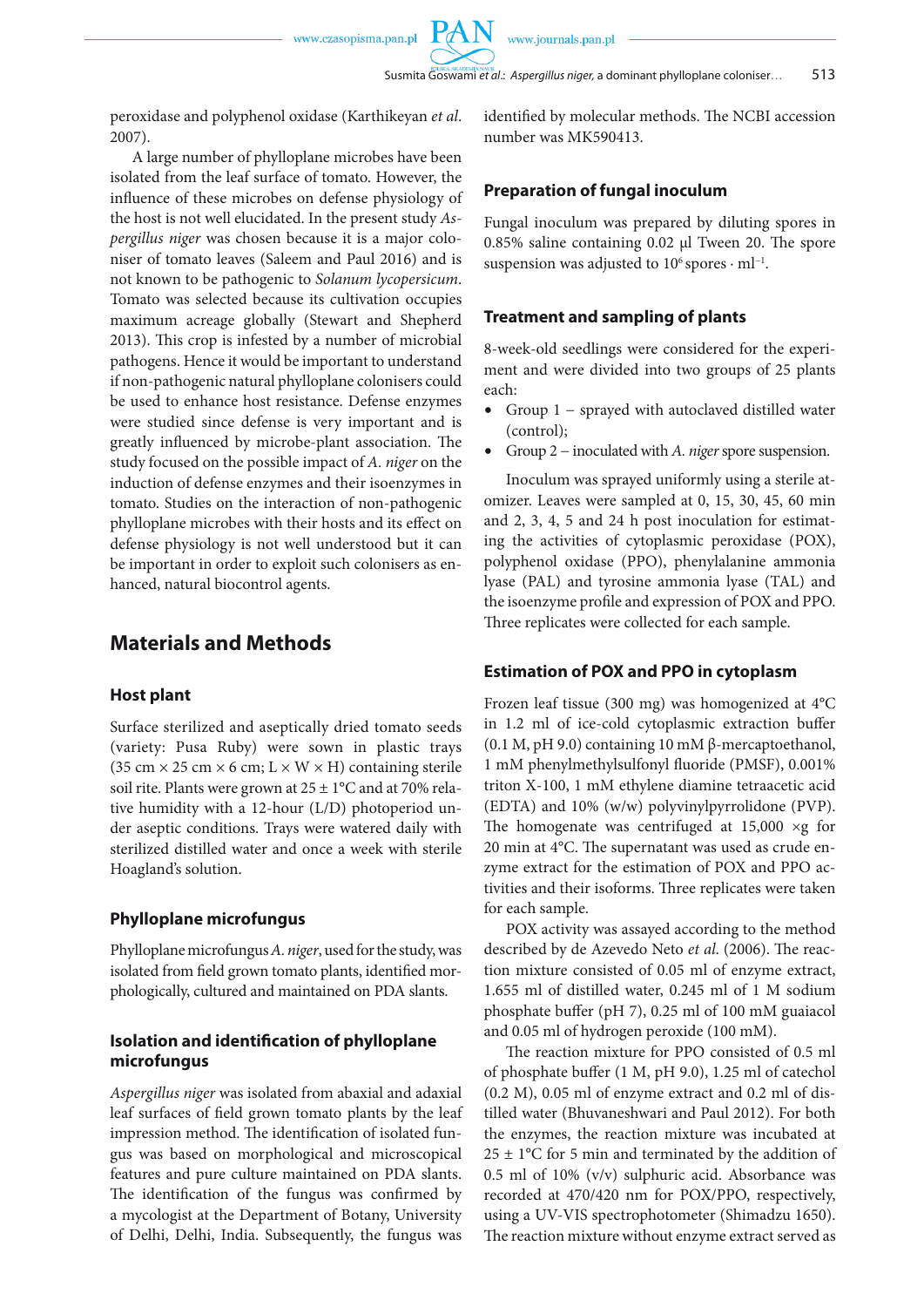

a blank. The experimentally considered molar extinction coefficient for guaiacol was 26.6 mM · cm<sup>−</sup><sup>1</sup> (Costa *et al*. 2005) and 24.9 cm · min<sup>−</sup>1 for catechol (Rao *et al*. 1989)**.** Enzyme activity was expressed as units · min<sup>−</sup>1 · g<sup>−</sup><sup>1</sup> fresh weight.

### **Estimation of PAL and TAL in cytoplasm**

Frozen leaf tissue (300 mg) was homogenized in 1.2 ml of ice cold 0.05 M borate buffer (pH 7.0) containing 10 mM β mercaptoethanol, 1 mM phenyl methyl sulphonyl fluoride (PMSF), 0.001% triton X-100, 1 mM ethylene diamine tetraacetic acid (EDTA) and 10% (w/w) polyvinylpyrrolidine (PVP) at 4°C. The homogenate was centrifuged at  $15,000 \times g$  for 20 min at 4°C. The supernatant was used as enzyme extract for estimation of PAL and TAL activity. The reaction mixture for PAL consisted of 0.05 ml of enzyme extract, 0.95 ml of 0.05 M borate buffer (pH 7.0), 0.11 ml of 100 mM L-phenylalanine. For estimation of TAL activity phenylalanine in the reaction mixture was replaced with tyrosine. For both enzymes, the reaction mixture was incubated in a water bath at  $40 \pm 1$ °C for 30 min and terminated by adding 2% w/v trichloroacetic acid (TCA). Absorbance was recorded on UV-VIS spectrophotometer (Shimadzu, 1650) at 275 nm/310 nm, respectively, for PAL/ TAL. The reaction mixture without enzyme extract served as a blank. The PAL/TAL activity was calculated using respective molar extinction coefficient ε = 15.56 × 10−3 µM · cm−1/ ε = 9.554 × 10−3 µM · cm−1 respectively. Enzyme activity was expressed as µM · min−1 · g−1 fresh weight. For all the enzyme assays, three replicates were taken for each replicate sample.

## **Native polyacrylamide gel electrophoresis (PAGE) and in-gel activity staining for the study of POX and PPO isoforms**

The isozyme pattern of cytoplasmic POX and PPO was analysed by native basic PAGE (Laemmli 1970) without SDS (sodium dodecyl sulfate). On a basic PAGE, only the acidic isoforms' bands could be observed in the gel. The samples had equal concentrations of proteins. The protein concentration for each sample was estimated by Bradford's method (Bradford 1976). The native gel was prepared by separating and stacking gels containing 10% polyacrylamide at pH 8.8 and 5% polyacrylamide at pH 6.8, respectively. Electrophoresis was carried out at 70 mA/gel for 4 h at 4°C.

Guaiacol and catechol were used as substrates, respectively, for analysing POX and PPO isoenzymes (Bogdanovic *et al*. 2005)**.** For POX, the gels were placed in a substrate solution of 10 mM guaiacol in 0.1 M sodium phosphate buffer (pH 7.0) at room temperature. Drops of 30%  $\rm H_2O_2$  were gradually added to the gel and shaken gently until orange coloured bands appeared. For PPO, the gels were equilibrated in a solution of 0.1% p-phenylenediamine in 0.1 M sodium phosphate buffer (pH 7.0) at room temperature for about 20 min. This was followed by the addition of 10 mM catechol to the same buffer. The gel was shaken gently until discrete dark brown bands appeared.

Isoforms of POX and PPO were distinguished by calculating the relative distance (*Rf* value) of each isozyme band from the respective zymogram using the following equation:

*Rf* value = distance migrated by the isoenzyme band from the origin/distance migrated by tracking dye from the origin.

#### **Statistical analysis**

The data were statistically analysed by applying the paired t-test using Graph Pad QuickCalcs software.

## **Results**

### **POX activity and expression of isoforms**

Peroxidase activity in *A. niger* inoculated plants was significantly higher than in the control although there was a decrease in the activity during the initial sampling (0−30 min). There was a significant increase in the activity of POX at 45 min post inoculation ( $p \le 0.01$ ) (Fig. 1A) which continued for 5 h after inoculation ( $p \le 0.01$ ) (Fig. 1B). The POX isoform profile in both control and treated plants included isoforms with *Rf* values 0.34, 0.52, 0.56, 0.58, and 0.60. Isoform (*Rf* = 0.52) expression was significantly enhanced at 45 min and again 5 h after *A*. *niger* inoculation. Isoforms (*Rf* = 0.56 and 0.58) had significantly higher expression at 45 min post inoculation than the control. A new isoform  $(Rf = 0.58)$  was detected only in treated samples 45 min after spore inoculation. Isoform (*Rf* = 0.60) which was present in control samples from the beginning of sampling but after treatment with *A*. *niger* its expression was inhibited upto 4 h post inoculation (Figs. 2−3).

### **PPO activity and expression of isoforms**

Although the activity in the initial samples was found to be significantly suppressed in comparison to the control, PPO activity increased in *A. niger* treated plants. Polyphenol oxidase activity increased significantly 45 min after inoculation ( $p \le 0.05$ ) (Fig. 4A) and continued for 4 h. It again increased significantly at 5 h post inoculation ( $p \le 0.01$ ) (Fig. 4B).

Four PPO isoenzymes (*Rf* = 0.23, 0.44, 0.50, 0.57) in both control and *A. niger* treated samples were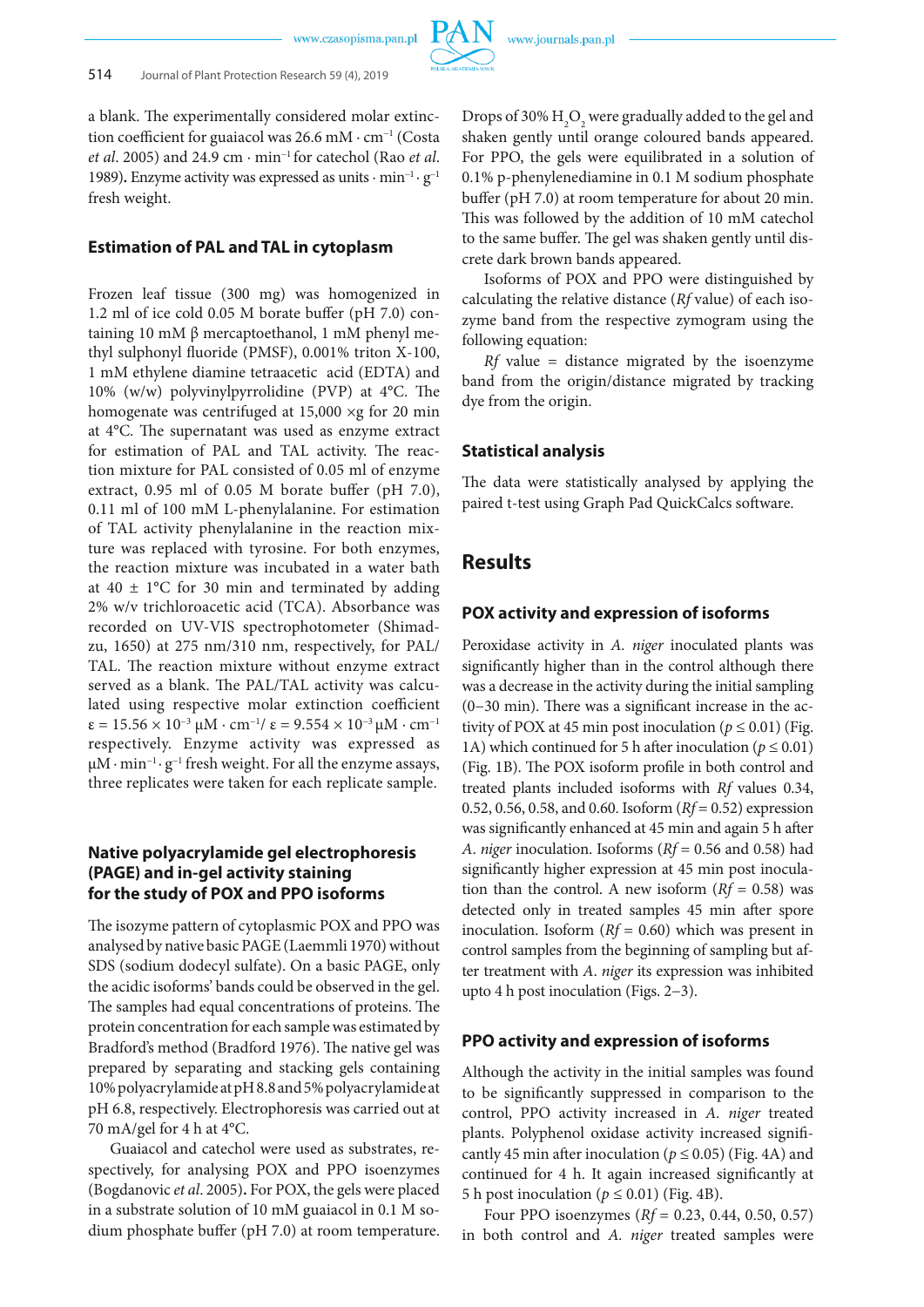

www.journals.pan.pl



**Fig. 1.** Peroxidase (POX) activity in 8-week-old tomato plants in minutes (A) and hours (B) post inoculation; FW – fresh weight



**Fig. 2.** Native PAGE of cytoplasmic peroxidase (POX) (sampling at 0−60 min): Lane 1 − control at 0 min; Lane 2 − *Aspergillus niger* treated at 0 min; L3 control at 15 min; L4 − treated at 15 min; L5 − control at 30 min; L6 − treated at 30 min; L7 − control at 45 min; L8 – treated at 45 min; L9 – control at 60 min; L10 – treated at 60 min. Numerical values represent the respective *Rf* value of each band

**Fig. 3.** Native PAGE of cytoplasmic peroxidase (POX) (sampling at 2−24 h): Lane 1 − control at 2 h; Lane 2 − *Aspergillus niger* treated at 2 h; L3 control at 3 h; L4 – treated at 3 h; L5 – control at 4 h; L6 – treated at 4 h; L – control at 5 h; L8 – treated at 5 h; L9 – control at 24 h; L10 − treated at 24 h. Numerical values represent the respective *Rf* value of each band



**Fig. 4.** Polyphenol oxidase (PPO) activity in 8-week-old tomato plantsin minutes (A) and hours (B) post inoculation; FW – fresh weight

observed in the zymogram. However, enhanced expression of isoenzyme (*Rf* = 0.50 and 0.57) was observed in inoculated leaves sampled at 45 min as well as 3 and 5 hours post inoculation (Figs. 5−6).

## **PAL activity**

Phenylalanine ammonia lyase activity was significantly higher in treated samples than in the control. PAL activity was significantly enhanced after 1 hour of inoculation ( $p \le 0.01$ ) (Fig. 7A) and gradually increased. It was highest at 24 h ( $p \le 0.001$ ) (Fig. 7B).

### **TAL activity**

Compared to the control there was an enhanced activity of tyrosine ammonia lyase in *Aspergillus niger* treated plants as compared to control. A significant increase in the activity of TAL was observed at 60 min post inoculation which continued and was significantly the highest at 24 h (*p* ≤ 0.001) (Fig. 8A−B).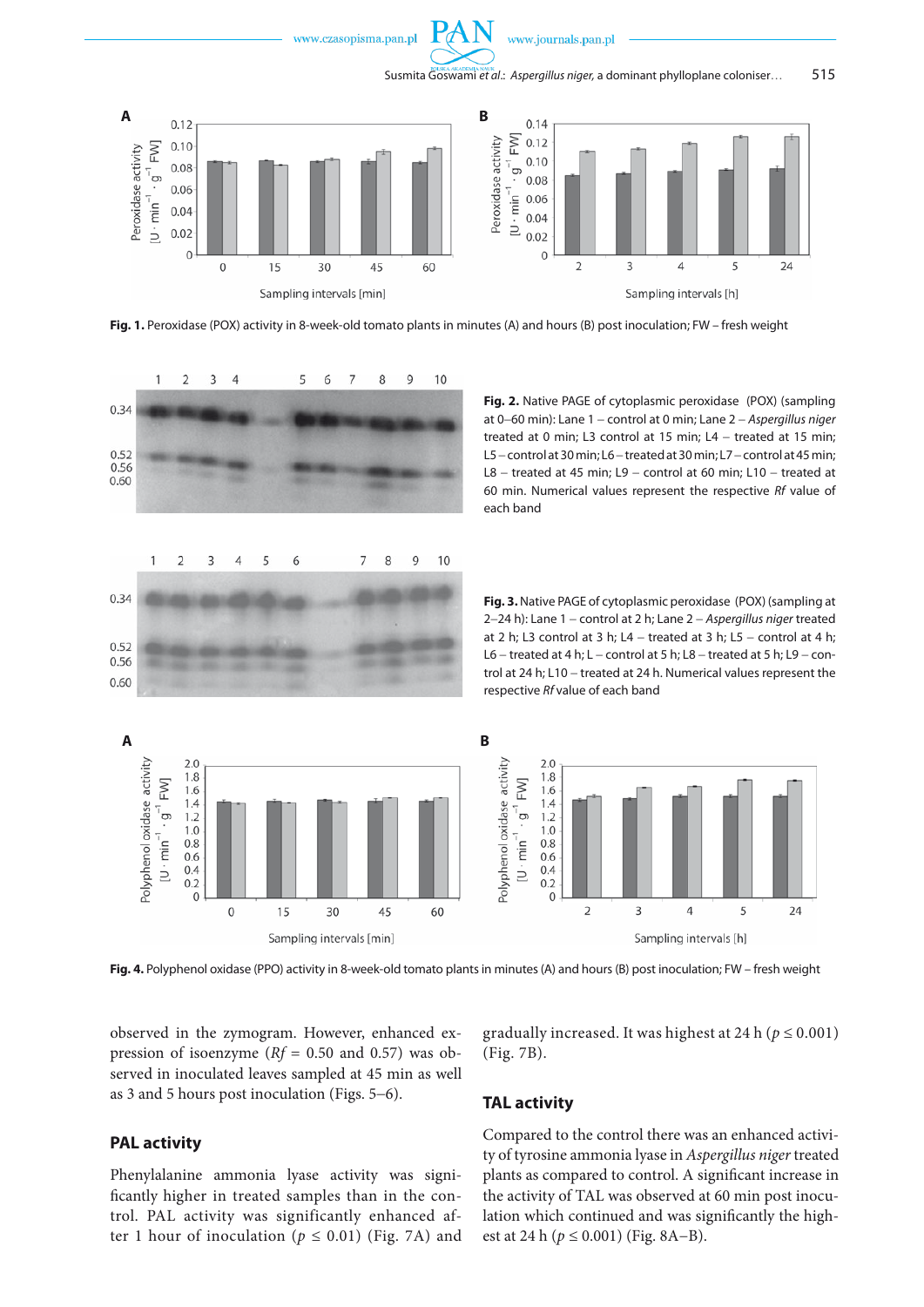



**Fig. 5.** Native PAGE of cytoplasmic polyphenol oxidase (PPO) PPO (sampling at 0–60 min): Lane 1 – control at 0 min; Lane 2 − *Aspergillus niger* treated at 0 min; L3 control at 15 min; L4 − treated at 15 min; L5 − control at 30 min; L6 − treated at 30 min; L7 – control at 45 min; L8 – treated at 45 min; L9 – control at 60 min; L10 − treated at 60 min. Numerical values represent the respective *Rf* value of each band

**Fig. 6.** Native PAGE of cytoplasmic polyphenol oxidase (PPO) (sampling at 2−24 h): Lane 1 − control at 2 h; Lane 2 − *Aspergillus niger* treated at 2 h; L3 control at 3 h; L4 − treated at 3 h; L5 – control at 4 h; L6 – treated at 4 h; L7 – control at 5 h; L8 − treated at 5 h; L9 − control at 24 h; L10 − treated at 24 h. Numerical values represent the respective *Rf* value of each band





**Fig. 7.** Phenylalanine ammonia lyase activity (PAL) in 8-week-old tomato plants in minutes (A) and hours (B) post inoculation; FW – fresh weight



**Fig. 8.** Tyrosine ammonia lyase (TAL) activity in 8-week-old tomato plants in minutes (A) and hours (B) post inoculation; FW – fresh weight

# **Discussion**

This study reveals that *A. niger* could enhance the activity of POX, PPO, PAL and TAL in inoculated plants. These four enzymes are well known for their defense related functions. The initial suppression of

the enzyme could be due to the time lag of the *A*. *niger* spores to germinate and form a threshold colony which could initiate its interaction with the host plant through some specific elicitors. The enhanced expression of some isoenzymes seems to indicate the expression of some specific genes pertaining to these isoenzymes. This observation indicates that fungal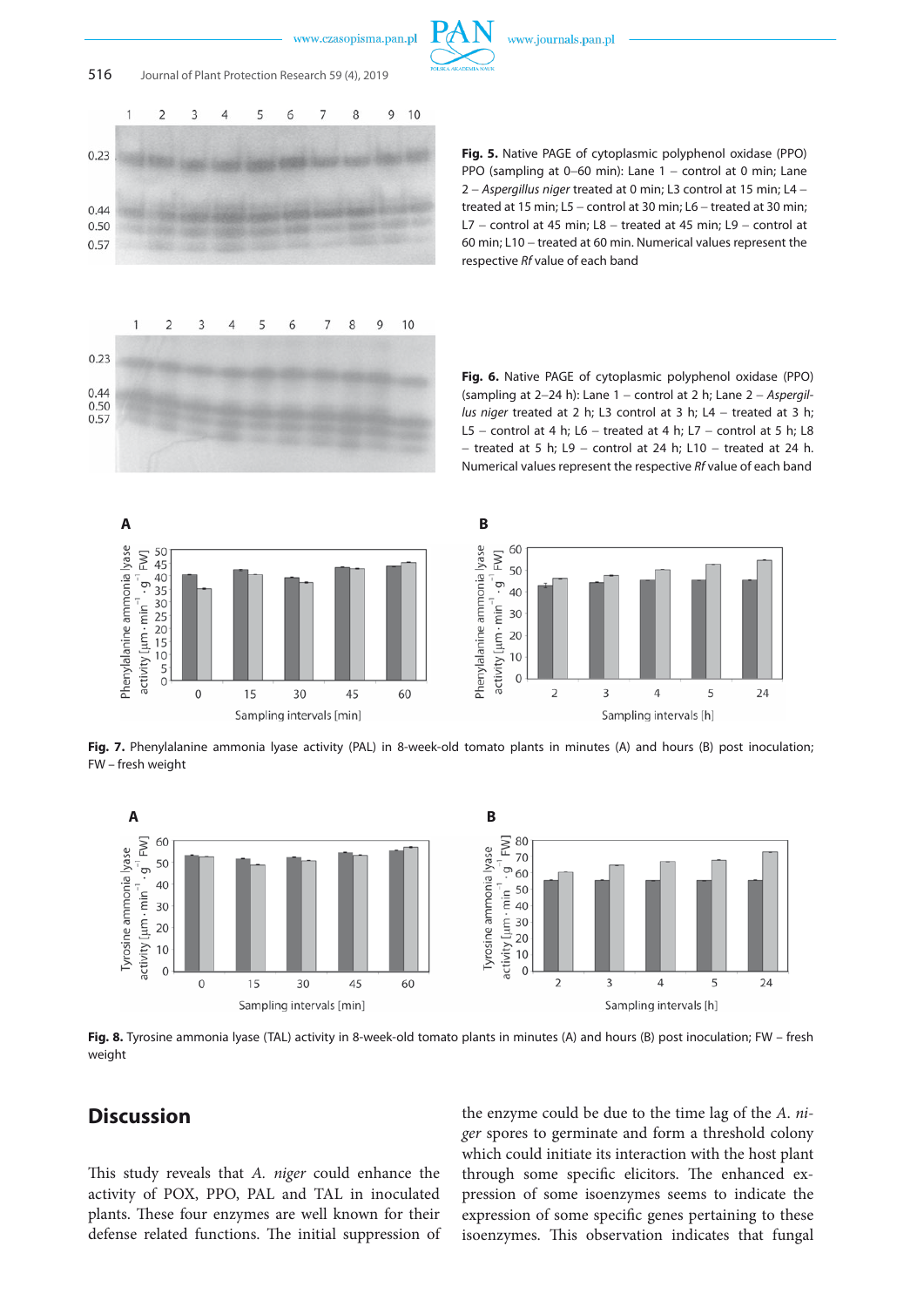**PAN** 

inoculation results in possible induction of a signalling pathway which initiates expression of selected genes. It is very likely that the elicitors from *A. niger* interact with the leaf tissue and elicit enhanced activity of these defense enzymes and expression of some isoenzymes. Previous studies have shown that certain beneficial plant associated microbes have synergistic effects on the host plants thus improving immunity and growth. Phylloplane fungi are reported to be biocontrol agents against *Colletotrichum* leaf disease of rubber (Evueh and Ogbebor 2008). *Trichoderma viride* was also found to be an important biocontrol agent against *Glomerella cingulata* in tea (Kuberan *et al*. 2012). Fungal metabolites have been found to enhance POX activity (Mathivanan *et al*. 2008). It has been postulated earlier that phylloplane microfungal metabolites influence the expression and activity of POX (Mitra *et al*. 2013). Thakur and Sohal (2013) demonstrated that various biosynthetic pathways can be activated by various natural and synthetic elicitors. *Pseudozyma aphidis* has been seen to sensitize *Arabidopsis thaliana* plants' defense machinery through induction of local and systemic resistance against *Botrytis cinerea* (Buxdorf *et al*. 2013). *Trichoderma harzianum* could suppress seedling blight of sunflower through elevation of PPO activity (Singh *et al*. 2014). Elevated PPO activity was also observed in *T*. *harzianum* treated tomato plants infected with *F. oxysporum* f.sp *lycopersici* (Ojha and Chatterjee 2012). *Trichoderma viride* JAU60 could effectively enhance the activity of PPO and PAL by many fold against *A. niger* Van Tieghem challenged groundnut seedlings (Gajera *et al*. 2015).

It can thus be postulated that *A*. *niger* interacts with host plant to significantly enhance the activity of POX, PPO, PAL and TAL and expression of some isoenzymes of POX and PPO which could be significant in aiding the host plant in its defense against a wide array of pathogens. Therefore, it can be concluded that phylloplane microfungal colonisers possibly interact actively with the host plant and enhance its biochemical defense against invading pathogens. The overall defense of the host against natural pathogens could possibly be a function of host defense modulated by the activity of phylloplane colonisers.

However, the molecular aspects of how *A*. *niger* influences the activity of defense enzymes and expression of their isoforms need to be studied in order to understand the nature and mechanism of interaction between phylloplane colonisers and the host plant. Further studies should include isolation and characterisation of elicitor molecules from these microbes, their interaction with cell wall bound proteins (receptors), the induced signalling pathway and subsequent gene expression which would lead to enhanced expression of some selected genes. Further, studies should also include the effect of multiple microbial consortium

inoculations to unravel the impact of such consortia on the activity and expression of defense enzymes.

## **Acknowledgements**

The authors sincerely thank Amity University Uttar Pradesh, Noida for facilitating with the necessary infrastructure to carry out the research work.

#### **References**

- Andrews J. H. 1992. Biological control in the phyllosphere. Annual Review of Phytopathology 30 (1): 603–635. DOI: https://doi.org/10.1146/annurev.py.30.090192.003131
- Batool F., Rehman Y., Hasnain S. 2016. Phylloplane associated plant bacteria of commercially superior wheat varieties exhibit superior plant growth promoting abilities. Frontiers in Life Science 9 (4): 313–322. DOI: https://doi.org/10.1080/2 1553769.2016.1256842
- Bhuvaneshwari V., Paul P.K. 2012. Transcriptional and translational regulation of defense enzymes induced by neem fruit extract in tomato. Archives of Phytopathology and Plant Protection 45 (12): 1374–1385. DOI: https://doi.org/10.10 80/03235408.2012.655931
- Blakeman J.P. 1991. Foliar bacterial pathogens: Epiphytic growth and interactions on leaves. Journal of Applied Bacteriology 70: 49–59.
- Bogdanović J., Dučić T., Milosavić N., Vujčić Z., Šijačić M., Isajev V., Radotić K. 2005. Antioxidant enzymes in the needles of different omorika lines. Archives of Biological Sciences 57 (4): 277–282. DOI: 10.2298/ABS0504277B
- Bradford M.M. 1976. A rapid and sensitive method for the quantification of microgram quantities of proteins utilizing the principle of protein-dye binding. Analytical Biochemistry 72: 248–254. DOI: https://doi.org/10.1016/0003-2697- (76)90527-3
- Braga F.R., Carvalh R.O., Araujo J.M., Silva A.R., Araujo J.V., Lima W.S., Tavela A.O., Ferreira S.R. 2009. Predatory activity of the fungi *Duddingtonia flagrans*, *Monacrosporium thaumasium*, *Monacrosporium sinense* and *Arthrobotrys robusta* on *Angiostrongylus vasorum* first-stage larvae. Journal of Helminthology 83 (4): 303–308. DOI: 10.1017/ S0022149X09232342
- Buxdorf K., Rahat I., Gafni A., Levy M. 2013. The epiphytic fungus *Pseudozyma aphidis* induces jasmonic acid-and salicylic acid/nonexpressor of PR1-independent local and systemic resistance. Plant Physiology 161 (4): 2014–2022. DOI: https://doi.org/10.1104/pp.112.212969
- Chowdappa P., Kumar S.M., Lakshmi M.J., Upreti K.K. 2013. Growth stimulation and induction of systemic resistance in tomato against early and late blight by *Bacillus subtilis*  OTPB1 or *Trichoderma harzianum* OTPB3. Biological Control 65 (1): 109–117. DOI: https:// doi.org/10.1016/j. biocontrol.2012.11.009
- Costa P.H.A., Neto A.D.A., Bezerra M.A., Prisco J.T., Filho E.G. 2005. Antioxidant-enzymatic system of two sorghum genotypes differing in salt tolerance. Brazilian Journal of Plant Physiology 17 (4): 353–362. DOI: http://dx.doi.org/10.1590/ S1677-04202005000400003
- de Azevedo Neto A.D., Prisco J.T., Eneas-Filho J., de Abreu C.E.B., Gomes-Filho E. 2006. Effect of salt stress on antioxidative enzymes and lipid peroxidation in leaves and roots of salttolerant and salt-sensitive maize genotypes. Environmental and Experimental Botany 56 (1): 87–94. DOI: https://doi. org/10.1016/j.envexpbot.2005.01.8
- Evueh G.A., Ogbebor N.O. 2008. Use of phylloplane fungi as biocontrol agent against Colletotrichum leaf disease of rub-